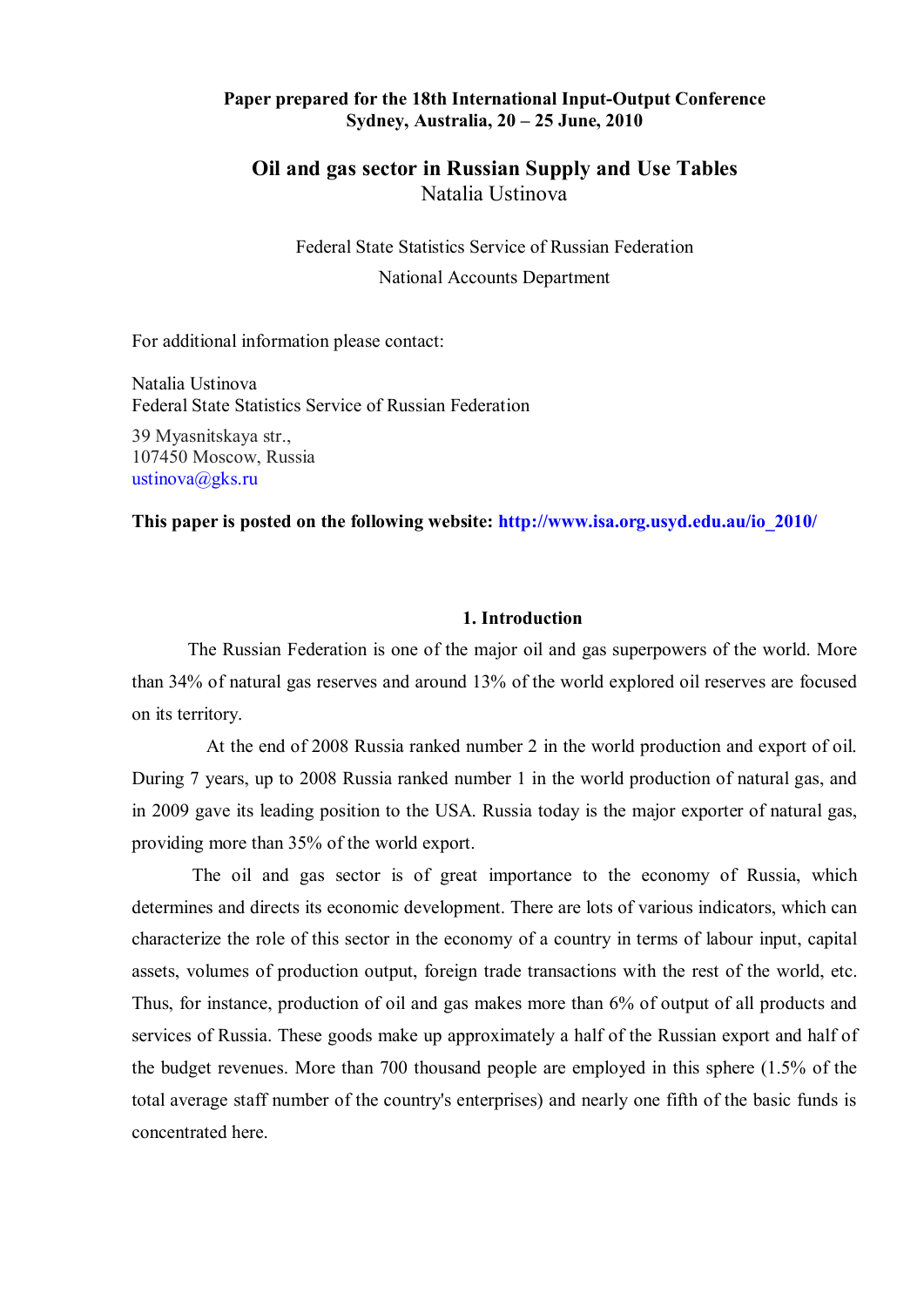Which indicator can characterize the importance of the oil and gas complex in the economy of a country in the fullest possible measure? How its boundaries can be determined? That and other questions are the matter at issue of this paper.

The purpose of this paper is to discuss different methods of measuring the size of oil and gas sector using the data of Supply and Use tables as well as problems and limitations of the current estimates of this sector carried out by the Federal State Statistics Service of Russian Federation. This paper focuses on the measurement issues and contains some figures characterizing parameters of this sector and its role in GDP estimation.

The paper consists of 6 sections. The first section introduces the paper.

The second section determines the boundaries of the oil and gas sector.

The third section reveals some peculiarities of the oil and gas sector of Russia, reflected in the oil, gas and petroleum products purchasers' price structure.

The fourth section describes the information sources that can be sued for evaluation of the role of the oil and gas sector in the Russian economy, as well as some peculiarities of Russian Supply and Use Tables.

The fifth section presents the algorithm and results of estimation, based on the data of Russian Supply and Use Tables.

The sixth section brings the concluding remarks.

## **2. Oil and gas sector boundaries**

Today there is no agreement of opinion on the way the boundaries of that or another sector of economy in general and those of the oil and gas complex (hereinafter referred to as the OGC) in particular should be determined. The term "sector" usually denotes a complex of economy sectors (kinds of economic activity), producing goods of a certain type. A sector, in its turn, represents a complex of statistical units, grouped by its attribute of the main kind of economic activity.

 An indisputable fact is that the basis for the oil and gas sector should be composed of producers of oil and gas that carry out its production. Most analysts include oil refining into the oil and gas sector, in the process of which the production of primary petroleum products (gasoline, black oil fuel, diesel fuel, etc.) and raw materials for the petrochemical industry is carried out. But some of the researchers restrict the stage of refining by primary refining of oil and gas, and others suggest inclusion of petrochemistry, plastic articles manufacturing, etc.

Some researchers also suggest to include into the OGC the sectors, supplying production costs (spare parts, energy, services, etc.). Many analysts include into the OGC the pipeline transport, carrying out transfer of oil, gas and their refinery products to consumers, as well as trading of these types of production.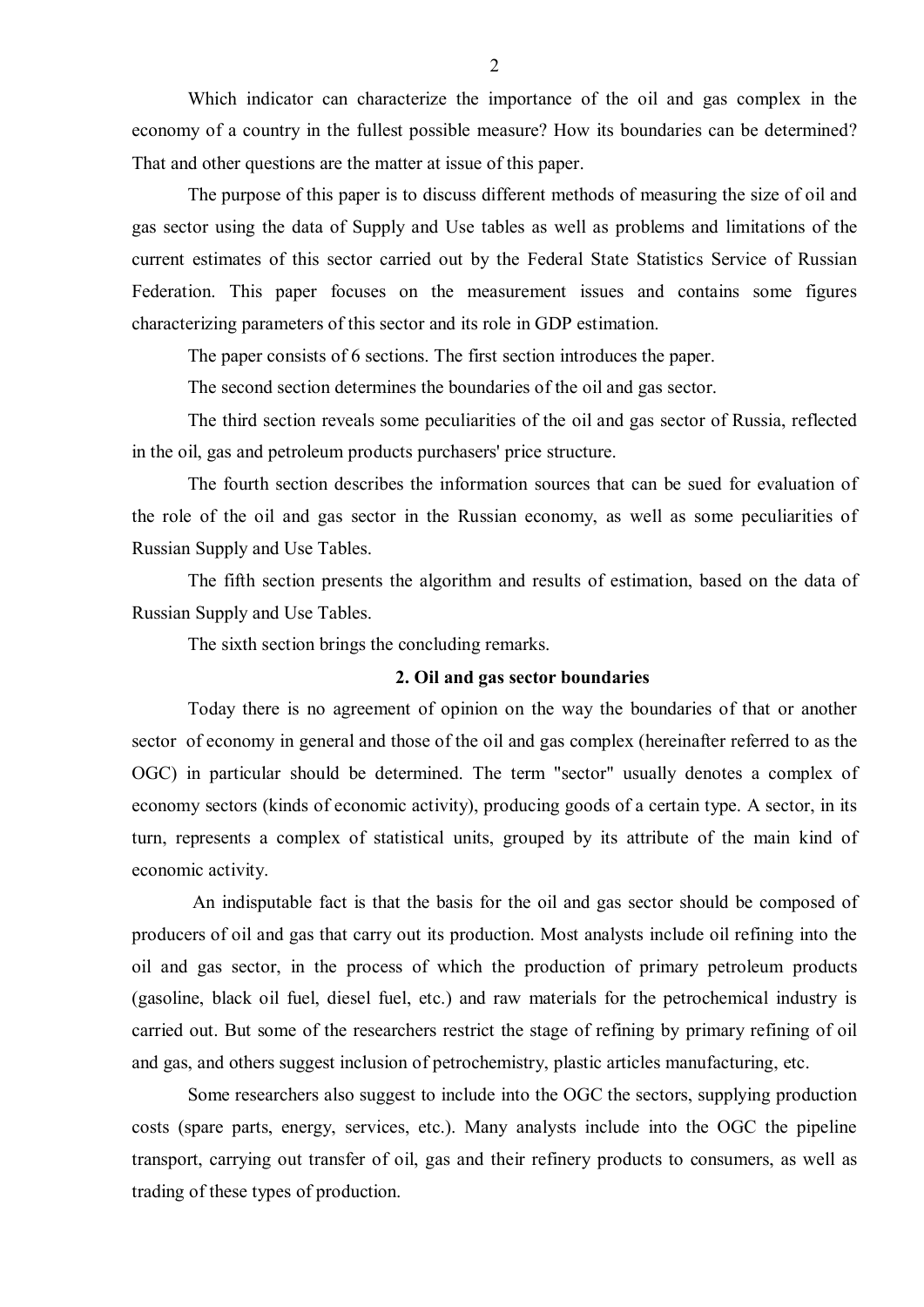In other words, the OGC boundaries are diffuse, not fixed once for all, and can be changed depending both on the objective of a survey and on availability of necessary information.

Thus, to determine the role of the OGC in the economy of a country first of all it is necessary to determine its boundaries, i.e. the list of kinds of economic activity that should relate to that sector of economy.

In the terms of NACE Rev.1.1 this sector can include the following kinds of economic activity:

| 11.10    | Production of crude petroleum and natural gas                                |
|----------|------------------------------------------------------------------------------|
| 11.20    | Service activities incidental to oil and gas production, excluding surveying |
| 23.2     | Manufacture of refined petroleum products                                    |
| 50.5     | Retail sale of automotive fuel                                               |
| 51.12.1  | Agents involved in the sale of fuels                                         |
| 51.51.2  | Wholesale of automotive fuels                                                |
| 51.51.3  | Wholesale of liquid and gaseous fuels                                        |
| 51.51.4  | Wholesale of other liquid and gaseous fuels                                  |
| 60.3     | Transport via pipelines                                                      |
| 63.12.21 | Storage and warehousing of petroleum and products of it's manufacture        |
| 63.12.22 | Storage and warehousing of gas and products of it's manufacture              |
|          |                                                                              |

The OGC basis is composed of its products manufacturers, i.e. sectors that carry out production of oil and gas (including services) and primary refining.

Pipeline transport should be included into this complex as a specific kind of transport, transferring only products of the oil and gas complex (oil, gas and their refinery products). Obviously, other kinds of transport also carry out transferring of these products, but nevertheless their inclusion into the OGC is scarcely practical. Storage and warehousing of oil, gas and their refinery products (NACE codes 63.12.21 and 63.12.22) should be as well included into that complex as a sector, carrying out auxiliary transportation.

Moreover, the OGC should include wholesaling of oil, gas and their refinery products (NACE codes 51.12.1, 51.51.1, 51.51.2, 51.51.3), as well as retail distribution of motor oil (NACE 50.5), carrying out sales of petroleum products (oil, motor oil, gas) to final consumers through the gasoline stations network.

Thus, within the framework of this research the OGC was determined as the complex of sectors, carrying out production, refining, storage, transportation and distribution of oil and gas.

# **3. Features of the oil and gas sector of Russia**

Most of the major Russian oil and gas companies are shell vertically-integrated corporations, either directly or indirectly controlling its subsidiary enterprises that carry out production and refining of oil and gas. As owners of raw materials, these companies carry out not only its processing at their subsidiary enterprises on terms of domestic processing, but also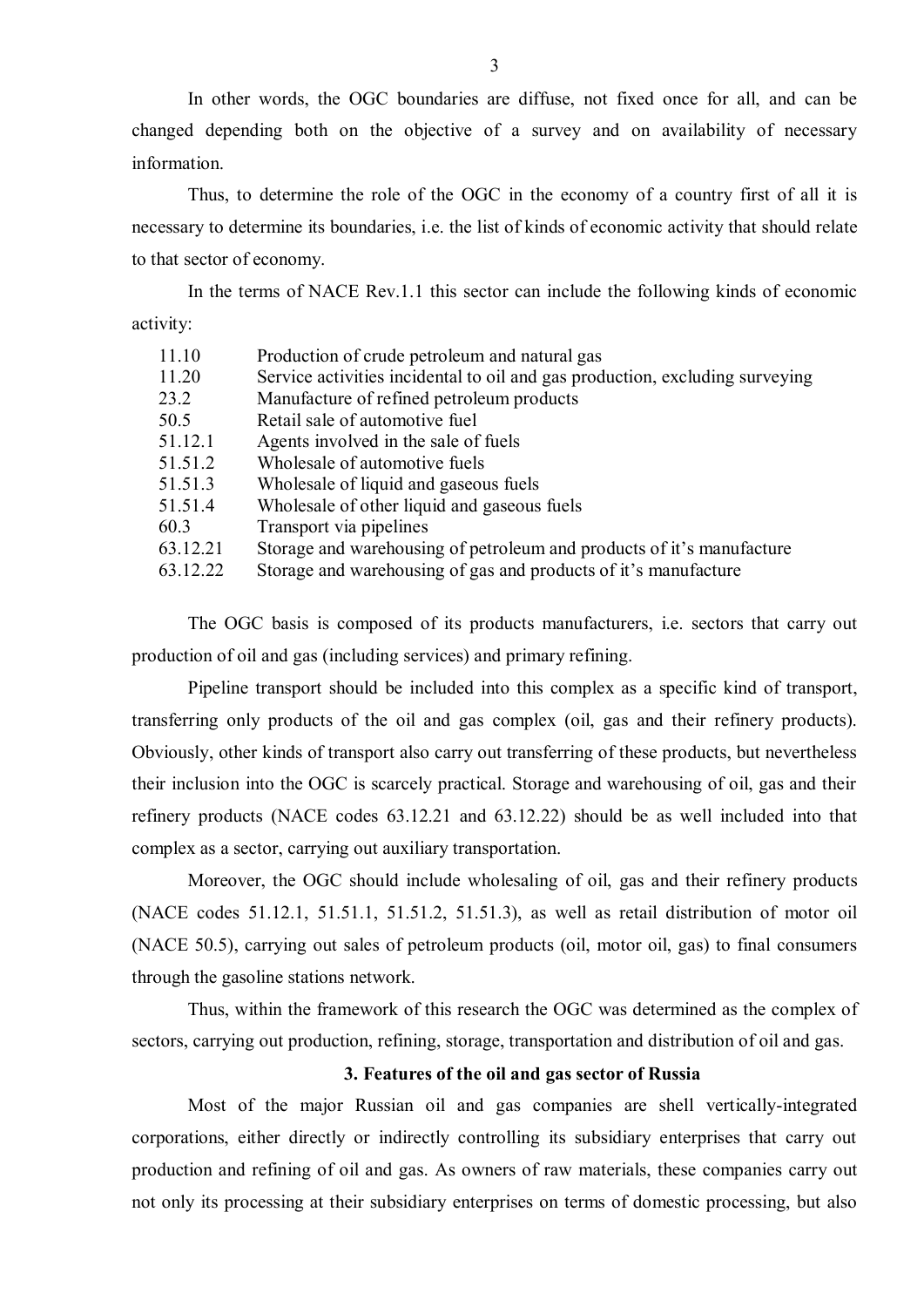oil and petroleum products wholesaling. The most part of income from transactions with energy carriers goes not to the manufacturers, but to the group of ten major oil and gas companies that sale oil, gas and their refinery products to final consumers, and is formed due to the difference between the world and domestic oil and gas prices.

The peculiarities of functioning of the Russian oil and gas sector are reflected in the oil, gas and petroleum products purchasers' price structure, that can be computed on the basis of Supply Tables data.

The structure of the purchasers' price for OGC products is determined by interaction of various factors, and, first of all, by correlation of domestic and the world prices for energy carriers, the level of tax rates, share of export in the aggregate demand for these types of products and other.

As can be seen in Table 1, in 2006 the basic price for *oil* was a little higher than a half (58%0 of the purchasers' price. About one third of the purchasers' price fell at taxes for products, the basic one being the export tax. The trade margin was about 10%.

The structure of the purchasers' price for *petroleum products* was similar to the price for oil. The most part of the purchasers' price also fell at the basic price, which was 65% of the purchasers' price. The share of taxes on products was a little lower (17%), as the basic tax revenues to the budget depend on the volumes of oil and gas export, but not on realisation of petroleum products. The share of trade margin included approximately 15% of the purchasers' price for petroleum products.

A low share of the transport margins in the structure of the purchasers' price for oil and petroleum products (1.7 and 3.5 % correspondingly) is conditioned by the specific character of reflection of those margins in SUT. As oil and petroleum products transportation invoices are not, as a rule, issued to the purchaser separately, payment for these services is taken into account as a part of intermediate consumption of either producers (if realization of oil is carried out by producers), or other commercial agents reselling oil and petroleum products.

As for gas, there was an absolutely different structure. In the structure of the purchasers' price for *gas* the most part (57%) fell at the trade margin and only 19% to the basic price. In other words, the most part of the income from sales of gas to consumers (domestic and foreign) goes not to producers, but deposits in the commercial business. As approximately 40% of the Russian gas is exported, the main source for that income is the difference between the export price for gas and the gas producers' price. In 2006 the export price for gas was 15 (!) times higher than the producer's price. The most part of that income is concentrated in Gazprom, which has been an exclusive exporter of gas since 1994 and positions itself as a commercial organisation.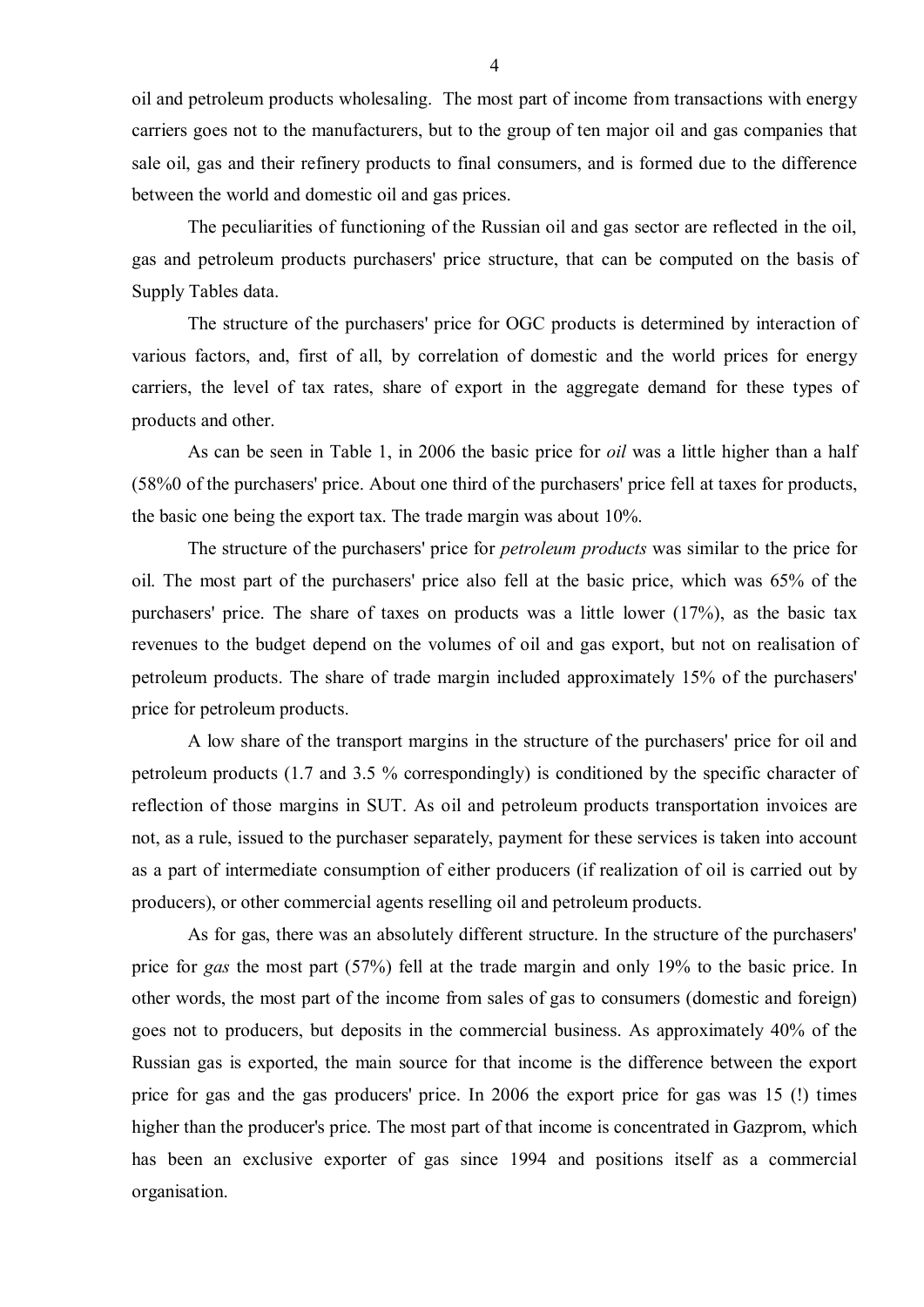Despite the fact, that the transport margin for gas as a part of the purchasers' price structure is less than 2%, payment for services of pipeline transport as a part of the gas trade intermediate consumption is about 78%.

Thus, a great role of commercial business and transport in the Russian OGC functioning prove the necessity of inclusion of those sectors within its boundaries. Without accounting for these kinds of activity the assessments of the oil and gas complex can be understated.

#### **4. Information sources**

The share of the value added in the Gross Domestic Product is commonly used to evaluate the role of any sector (or group of sectors) in the economy of a country.

As the sector indicators of production accounts and generation of income accounts of the System of National Accounts (SNA) are developed, as a rule, on the higher level of NACE aggregation, this assessment should better be carried out on the basis of Supply and Use Tables.

Supply and Use Tables, being a component of SNA, reflect the detailed picture of production and use of goods and services in terms of kinds of economic activity and directions of final demand.

But the following peculiarities of Russian SUT should be taken into consideration.

The statistical unit of a sector in Russian national accounts and SUT is the enterprise, not the establishment. Therefore presence of secondary products, which have a significant specific weight in some sectors, is typical of any sector in the Supply Table. Accordingly, the value added of sectors from the Use Table can be not entirely "net", as it is referred not only to primary, but to secondary products as well.

As for the sectors, included into the oil and gas complex, it can be seen in Table 2 that the share of secondary products not related to this complex is insignificant and varies from 2.6% in production of oil and gas to 8.8% in pipeline transport. The share of the main activity production includes from 85% in pipeline transport to 95% in oil and gas production services. An exclusion is oil refining (manufacture of refined petroleum products), where approximately 77% of the sector's output falls at the main activity production, and 12% is taken by commercial business.

The release (the most detailed) version of Russian Supply and Use Tables over 2006 contained 155 sectors and 350 products. The detailed elaboration of sectors in those tables allows to estimate the value added of most sectors, included in the OGC. An exclusion is wholesaling of oil, gas and products of their refining, as wholesaling in Supply and Use Tables is represented by one column without breakdown by kinds of trade.

As a matter of fact, this problem can be solved in case of availability of primary, more detailed data on the trade outputs by kinds of economic activity, obtained from surveys. But the national accountants, as a rule, work with summary, more aggregated data. Nevertheless, the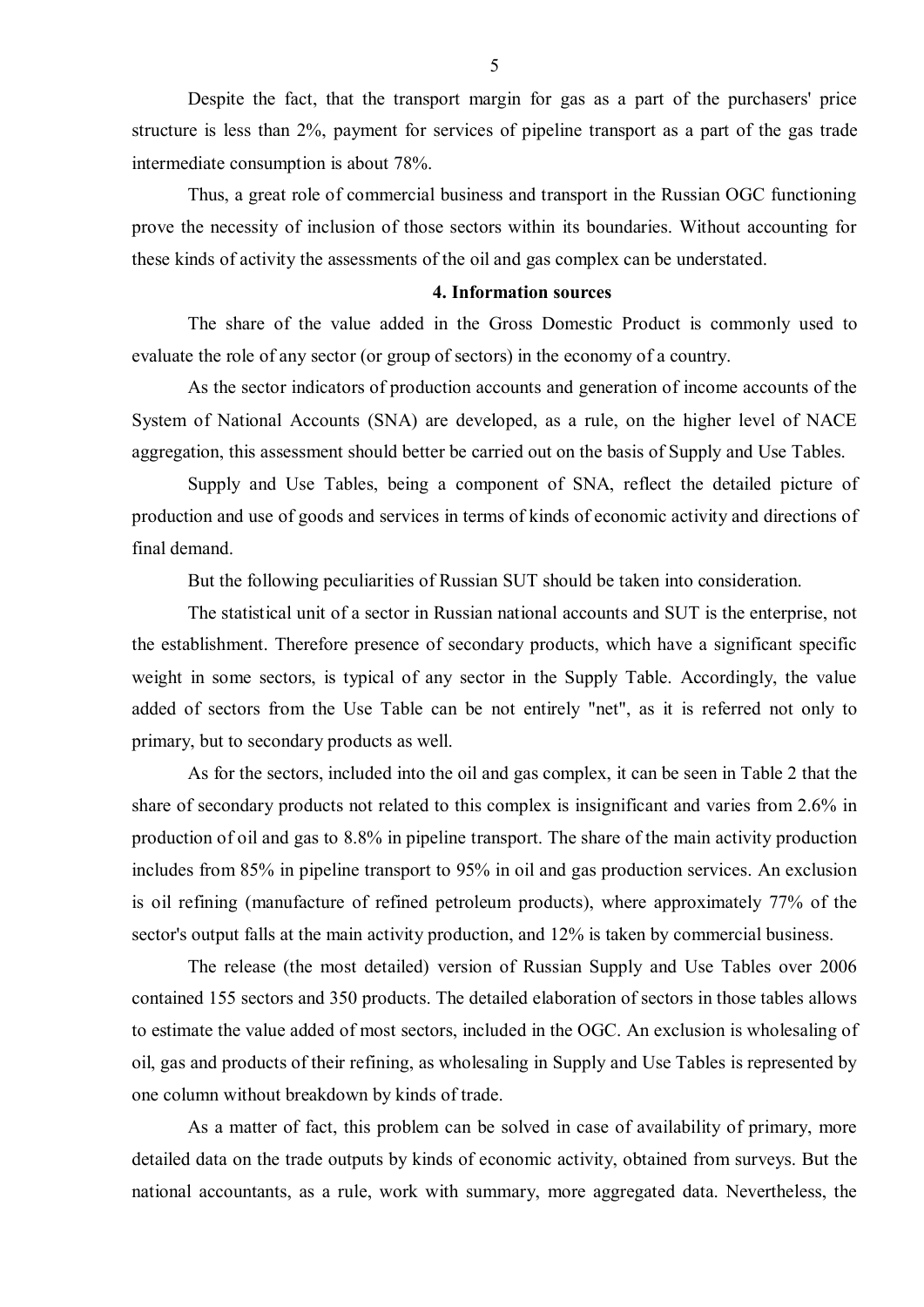way it will be shown further here, on the basis of SUT it is possible to determine with sufficient accuracy the share of wholesale trade, related to the OGC, without any detailed data on kinds of trade.

# **5. Algorithm and calculation results**

The data of Supply and Use Tables allow to calculate GDP with three approaches: production approach, income approach, expenditure approach. But to our point of view the most preferable approach for calculation of the contribution of the oil and gas sector into GDP is production approach.

Calculation of GDP with production approach is carried out in the following order:

Total output at basic prices

- Intermediate consumption at purchasers' prices

= Gross value added at basic prices

- + Net taxes on products
- = Gross domestic product at market prices

With the output and intermediate consumption for all sectors, included in the OGC, it is possible to calculate the gross value added of the OGC.

For calculation of the value added of wholesale trade of oil, gas and products of their refining, which was not reflected in SUT as a separate sector, a special algorithm was used, based on the specific character of reflection of trade in SUT.

The trade output is determined as a difference between the cost of goods sold and their purchase value. In Goods and Services Use Table the trade output is reflected as a column and, like any other sector, has its own intermediate consumption and value added. On the other side, in Supply Table the trade output is distributed between the goods and is reflected in the form of trade margins.

Generally the product lineup in SUT is more detailed, than the lineup of sectors. Having calculated the margin for that or another product in the total trade output, it is possible to conventionally determine that part of the trade output, which is formed due to reselling of that kind of products. Basing on an assumption, that the share of the value added is equal for all kinds of trade, with the help of those shares it is possible to calculate the amount of the value added of the trade output of a certain kind.

The approach adopted in the estimation of the output and value added of wholesale trade of oil and gas products can be represented as:

$$
k = \sum TM_m / TM = X_n / X \tag{1}
$$

$$
X_n = k^* \mathbf{X} \tag{2}
$$

 $VA_n = VA/X^*X_n$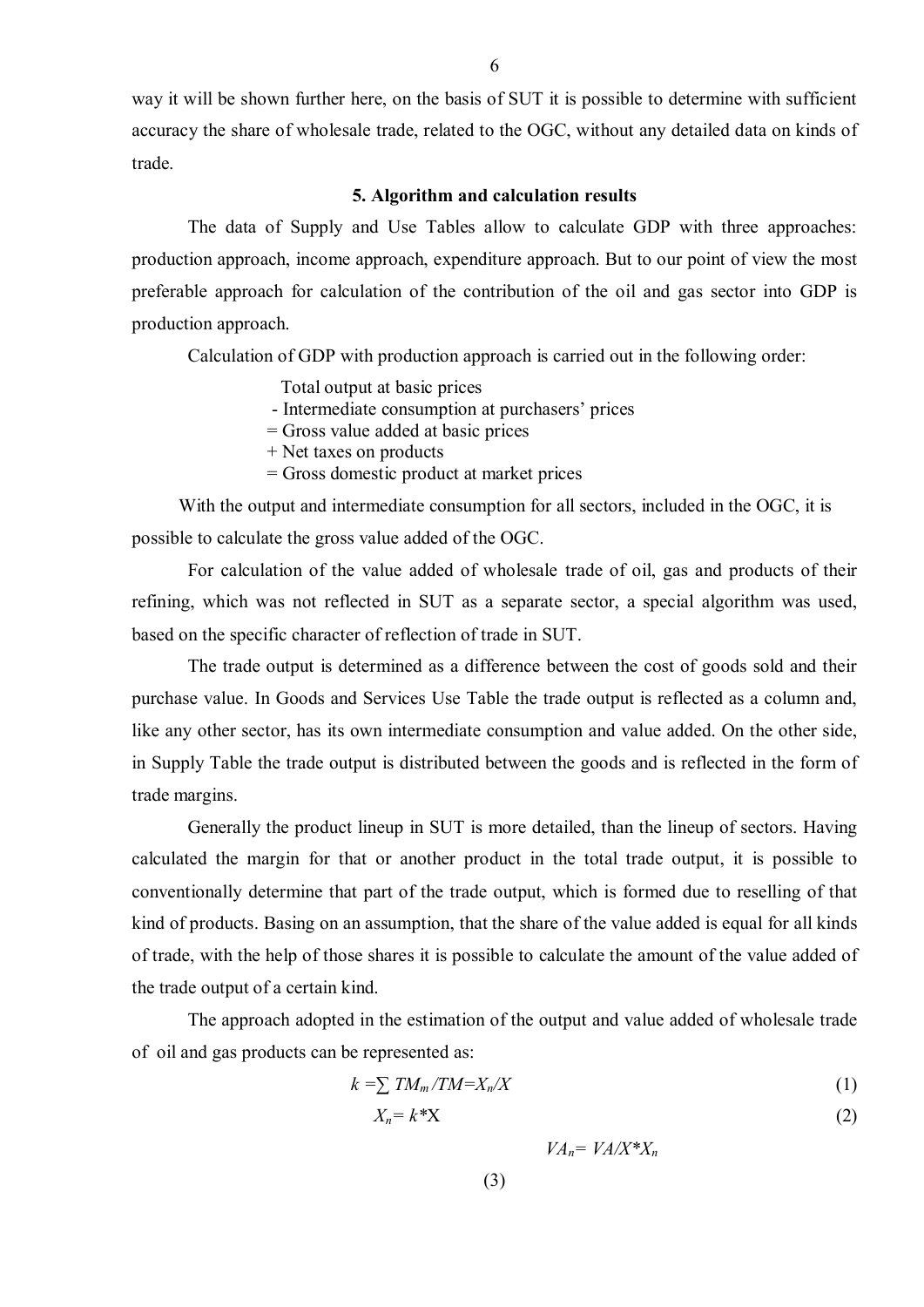where:

| $\boldsymbol{k}$<br>- share of wholesale trade of OGC products in the total value of wholesale<br>trade, |  |
|----------------------------------------------------------------------------------------------------------|--|
| $\sum TM_m$<br>- OGC products wholesale trade,                                                           |  |
| TM<br>- total value of wholesale trade,                                                                  |  |
| - OGC products wholesale trade output,<br>$X_n$                                                          |  |
| $\boldsymbol{X}$<br>- wholesale trade output,                                                            |  |
| $VA_n$<br>- value added of OGC products wholesale trade,                                                 |  |
| VA<br>- value added of wholesale trade.                                                                  |  |

The sum of values added of the sectors, included in the oil and gas complex, characterizes the role of that complex in formation of GDP at basic prices.

GDP at market prices differs from GDP at basic prices by the value of net taxes on products. These Supply Tables allow to determine the amount of taxes on products, related to oil, gas and petroleum products (subsidies on these products are not available). The main part of these taxes are export taxes, as well as excise taxes on gasoline and other kinds of motor oil. By adding the value of taxes on OGC products to the gross value added, it is possible to evaluate the role of this complex in GDP at market prices.

The results of calculation of the OGC share based on the data of SUT over 2004-2006 are shown in Table 3. As can be seen in Table 3, 18.6% of GDP at basic prices in 2006 fell at the share of the value added, formed in the OGC sectors. As the taxes on the oil and gas sector products in 2006 were 50% of all taxes on products, the share of the OGC sectors in GDP at market prices was significantly higher – 23.9%. Only in three years the OGC share in GDP increased by almost 4 percentage points (from 20.4 to 23.9%). The basic factor for such increase was the growth of taxes on products, connected with the increase of export duties for energy carriers.

Table 4 presents the structure of the OGC value added. The most part of the value added is formed in production of crude petroleum, trade and manufacturing of refined petroleum products, what reflects the peculiarities of functioning of the Russian oil and gas complex. It is trade that carries out realization of energy carriers to final consumers at the prices that are several times higher than the producers' prices, and concentrates the most part of incomes.

Figure 1 presents the dynamics of the oil and gas complex sectors in GDP of Russia over the period of 2002-2006. As can be seen in the figure, in 2004 there was a sudden increase of the share of petroleum refining and decrease of the share of trade in the OGC. This leap is conditioned by the changes in interpretation and technique of reflection of raw materials owners in SUT in connection with the introduction of a new classifier of kinds of economic activity.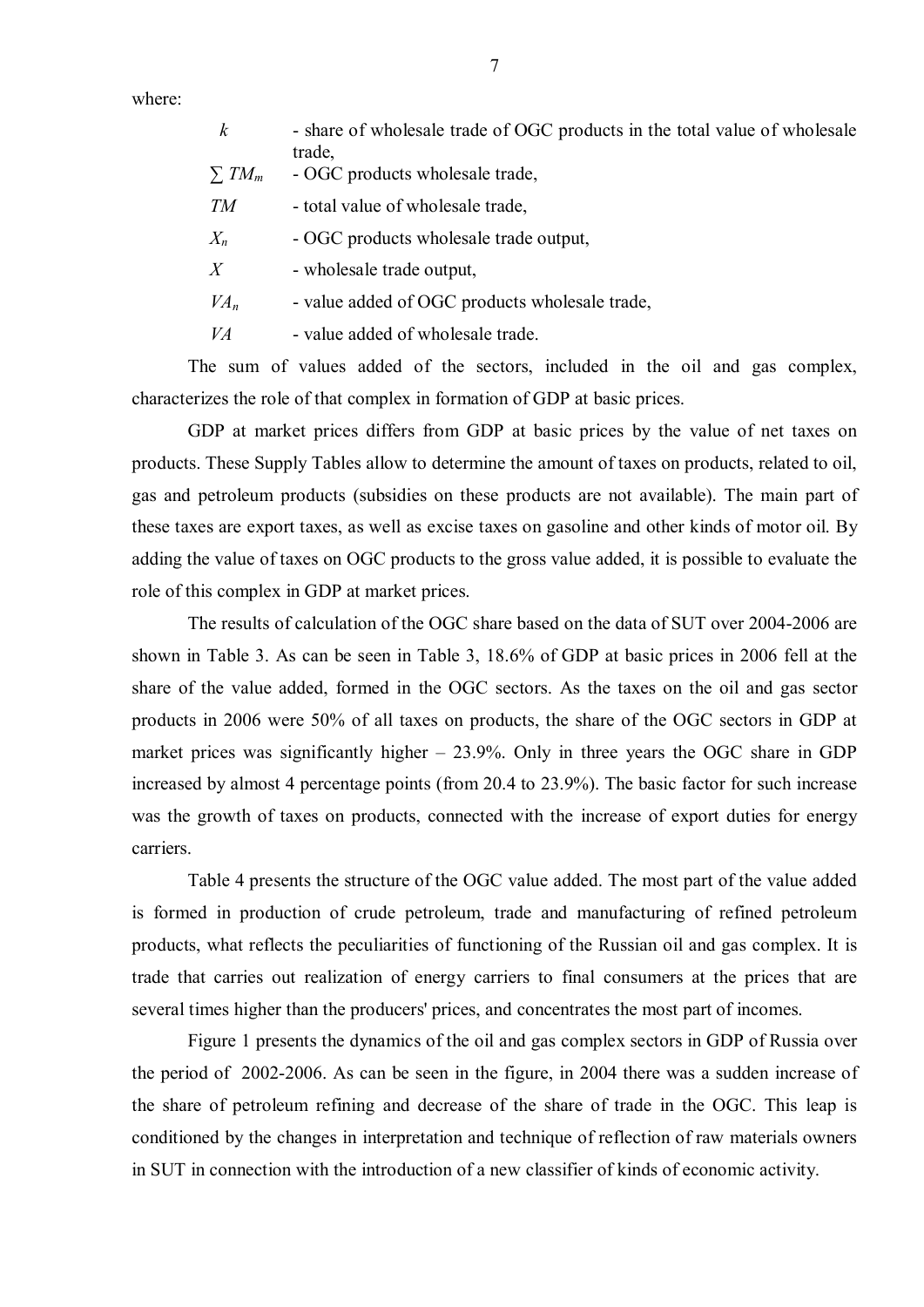Before 2004 Russian SUT were being compiled on the basis of the national classification of sectors, and raw materials owners that carried out its refining at other enterprises on terms of processing, were taken into account in trade. Their output was determined as the difference between the cost of petroleum products sold and the value of petroleum purchased. The cost of refined petroleum was charged to petroleum refineries.

From 2004 Russian SUT began to be compiled on the basis of the new classifier, harmonized with NACE. In accordance with the principles, laid in NACE, raw materials owners that carry out its refining at other enterprises began to be taken into account as if they carried out refining themselves. As far as in Russia about 90% of petroleum products are produced on terms of processing, the change of approaches to reflection of raw materials owners could not but led to a significant change in the OGC structure.

#### **6. Final remarks**

Detailed Supply and Use Tables are an ideal instrument for evaluation of the role of OGC in the economy of a country. For these purposes two indicators can be used:

- 1) share of the value added of OGC sectors in GDP at basic prices,
- 2) share of the value added of OGC sectors and net taxes on products in GDP at market prices.

Taking into account the significant role of the oil and gas sector in the volume of tax revenues to the budget, it is rational to use the second indicator for these purposes. The use of the first indicator can lead to underestimation of this sector in the economy of a country.

A narrow interpretation of the OGC boundaries, excluding trade and transport from its composition, will not reflect the peculiarities of that sector functioning in Russia and will lead to understatement of its role in GDP formation.

#### **References**

Commission of European Communities, IMF, OECD, United Nations and World Bank (1993), **System of National Accounts 1993** (United Nations, New York).

Eurostat (1996), **European System of Accounts, ESA 1995** (Eurostat, Luxembourg).

Eurostat (2008), **Eurostat Manual of Supply, Use and Input-Output Tables** (Eurostat, Luxembourg).

Kuboniva, Masaaki, and Tabata, Shinichiro, and Ustinova, Natalia E. (2005), How Large is theOil and Gas Sector of Russia? A Research Report, **Eurasian Geography and Economics,** Vol.46, No.1, pp.68-76.

Masakova, Irina D., Ustinova, Natalia E. (2009), Rossiyskie tablicy "zatraty-vipusk": opyt i perspectivy razvitiya (Russian Input – Output Tables: Experience and Perspectives), **Voprosy statistiki,** 3, pp.39-46.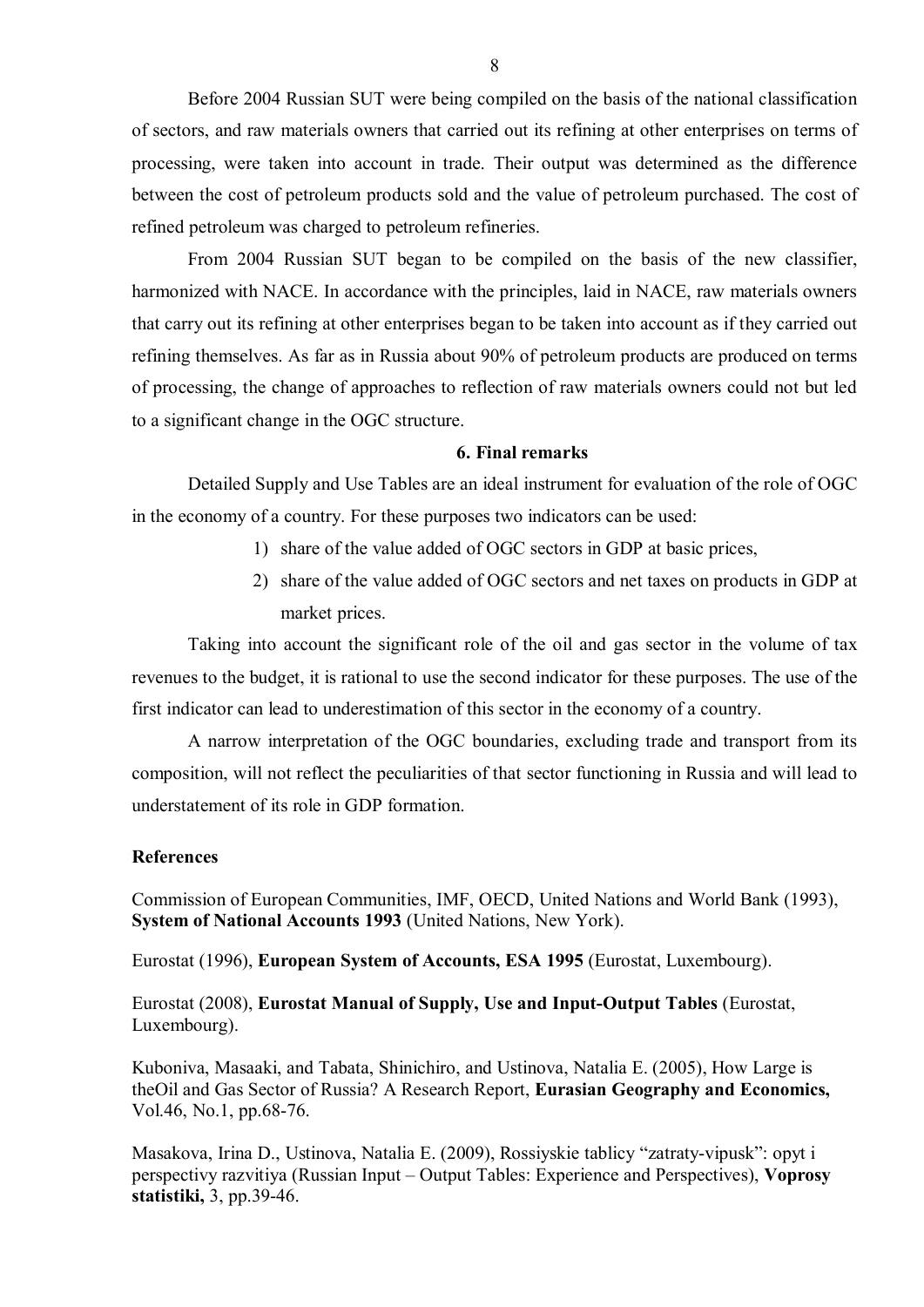United Nations Statistics Division (1999), **The United Nations Handbook of Input-Output Table Compilation and Analysis** (United Nations, New York).

|                       | Oil   | Gas   | Refined   |
|-----------------------|-------|-------|-----------|
|                       |       |       | petroleum |
|                       |       |       | products  |
| Purchasers' price     | 100,0 | 100,0 | 100,0     |
| of which:             |       |       |           |
| Basic price           | 58,0  | 18,8  | 65,0      |
| Trade margins         | 10,3  | 56,5  | 14,5      |
| Transport margins     | 1,7   | 1,8   | 3,5       |
| Net taxes on products | 29,9  | 22,9  | 17,0      |

**Table 1.** Structure of the Purchasers' Prices on Products of Oil and Gas sector in 2006 (in percent)

**Table 2.** Structure of Output of the Oil and Gas Sector Industries in 2006 (in percent)

| Industry           | Extraction of | Service           |            | Manufacture Retail sale of | Transport |
|--------------------|---------------|-------------------|------------|----------------------------|-----------|
|                    | crude         | activities        | of refined | automotive                 | via       |
|                    | petroleum     | incidental to oil | petroleum  | fuel                       | pipelines |
|                    | and natural   | and gas           | products   |                            |           |
| Product            | gas           | extraction        |            |                            |           |
| Crude petroleum    |               |                   |            |                            |           |
| and natural gas    | 93,3          | 0,8               | 4,7        | 0,0                        | 1,7       |
| Service activities |               |                   |            |                            |           |
| incidental to oil  |               |                   |            |                            |           |
| and gas extraction | 1,5           | 94,8              | 0,0        | 0,0                        | 0,7       |
| Refined            |               |                   |            |                            |           |
| petroleum          |               |                   |            |                            |           |
| products           | 2,0           | 0,2               | 77,4       | 0,2                        | 1,3       |
| Retail trade of    |               |                   |            |                            |           |
| automotive fuel    | 0,0           | 0,0               | 0,2        | 88,5                       | 0,1       |
| Wholesale trade    | 0, 5          | 0,2               | 12,4       | 6,6                        | 2,3       |
| Transport via      |               |                   |            |                            |           |
| pipelines          | 0,1           | 0,1               | 0,1        | 0,0                        | 85,0      |
| Other products     | 2,6           | 4,0               | 5,3        | 4,7                        | 8,8       |
| Total              | 100,0         | 100,0             | 100,0      | 100,0                      | 100,0     |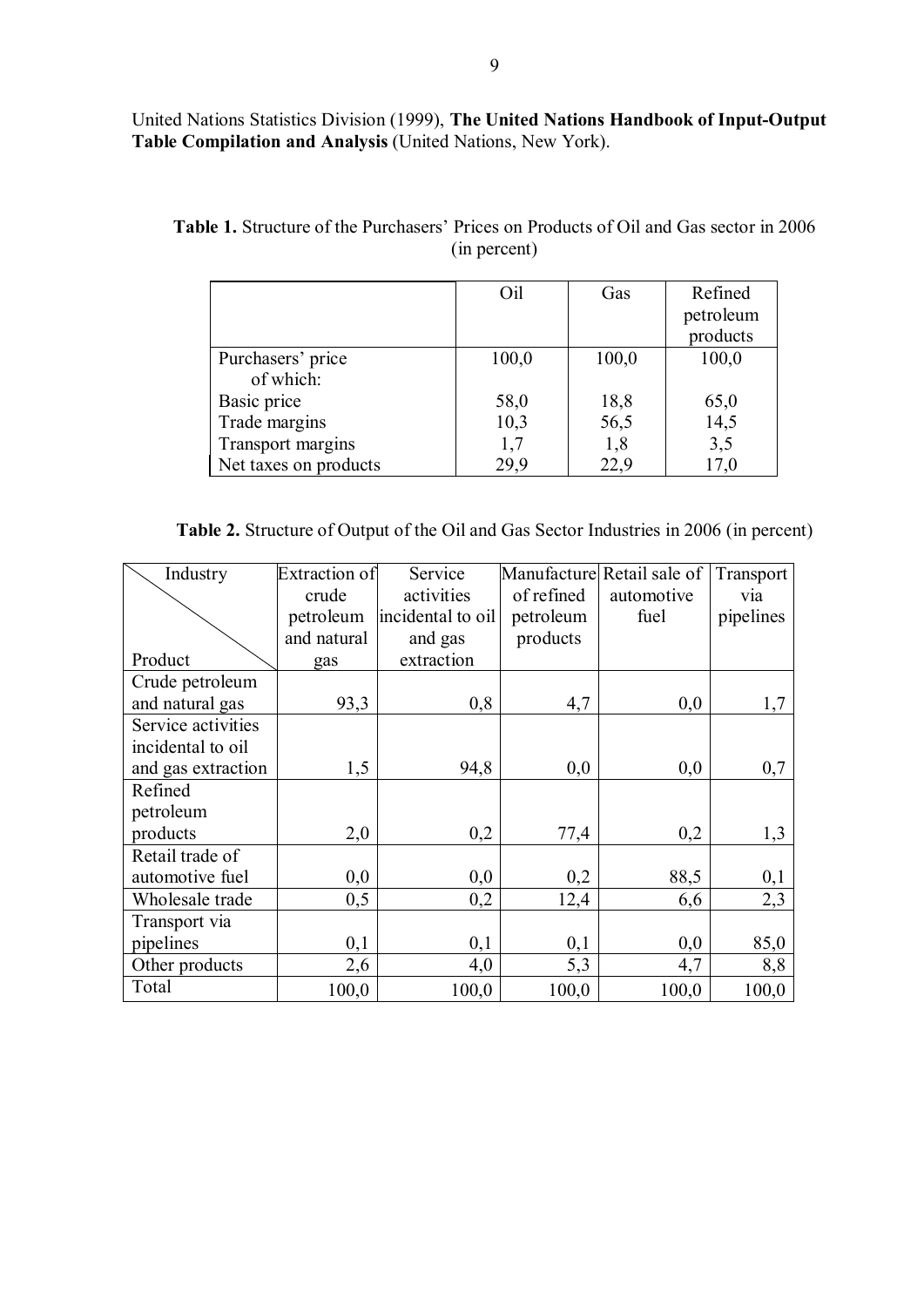|                       | Total, mlrd. | of which oil and gas sector |        |  |
|-----------------------|--------------|-----------------------------|--------|--|
|                       | rubles       | mlrd. rubles                | $(\%)$ |  |
| 2004                  |              |                             |        |  |
| GDP at basic prices   | 14 875,0     | 2656,6                      | 17,8   |  |
| Net taxes on products | 2 3 5 2 , 1  | 852,4                       | 36,2   |  |
| GDP at market prices  | 17 227,1     | 3 509,0                     | 20,4   |  |
| 2005                  |              |                             |        |  |
| GDP at basic prices   | 18 657,3     | 3 873,9                     | 20,8   |  |
| Net taxes on products | 3 2 4 8 , 2  | 1 575,5                     | 48,5   |  |
| GDP at market prices  | 21 905,5     | 5 4 4 9 4                   | 24,9   |  |
| 2006                  |              |                             |        |  |
| GDP at basic prices   | 22 956,7     | 4 2 8 2 , 5                 | 18,6   |  |
| Net taxes on products | 4 0 9 0 , 1  | 2 169,9                     | 53,0   |  |
| GDP at market prices  | 27 046,8     | 6452,4                      | 23,9   |  |

**Table 3.** Ratio of Oil and Gas Sector in GDP, 2004-2006

**Table 4.** Structure of Value Added of Oil and Gas Sector by Industry

| Industry                         | 2004  | 2005  | 2006  |
|----------------------------------|-------|-------|-------|
| Extraction of crude petroleum    | 38,7  | 43,0  | 44,9  |
| Extraction of gas                | 5,9   | 4,4   | 4,5   |
| Service activities incidental to |       |       |       |
| oil and gas extraction           | 1,3   | 1,2   | 1,9   |
| Manufacturing of refined         |       |       |       |
| petroleum products               | 14,1  | 19,2  | 18,2  |
| Transport via pipelines          | 9,0   | 8,3   | 7,1   |
| Trade                            | 31,0  | 23,8  | 23,3  |
| Value added of oil and gas       |       |       |       |
| sector                           | 100,0 | 100,0 | 100,0 |